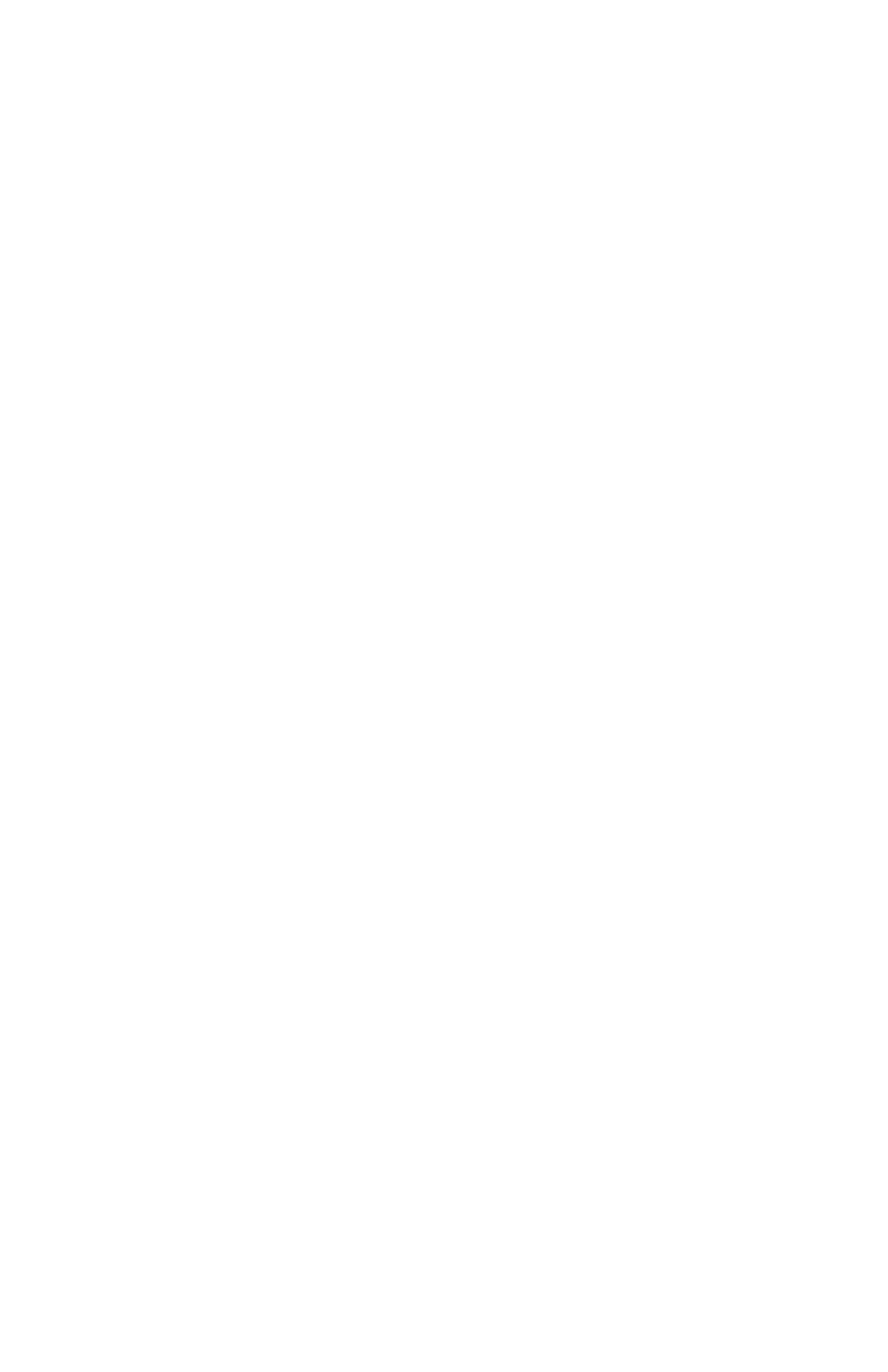# **INFLUENCING CULTURE**

# LIVING DIFFERENTLY TO MAKE A DIFFERENCE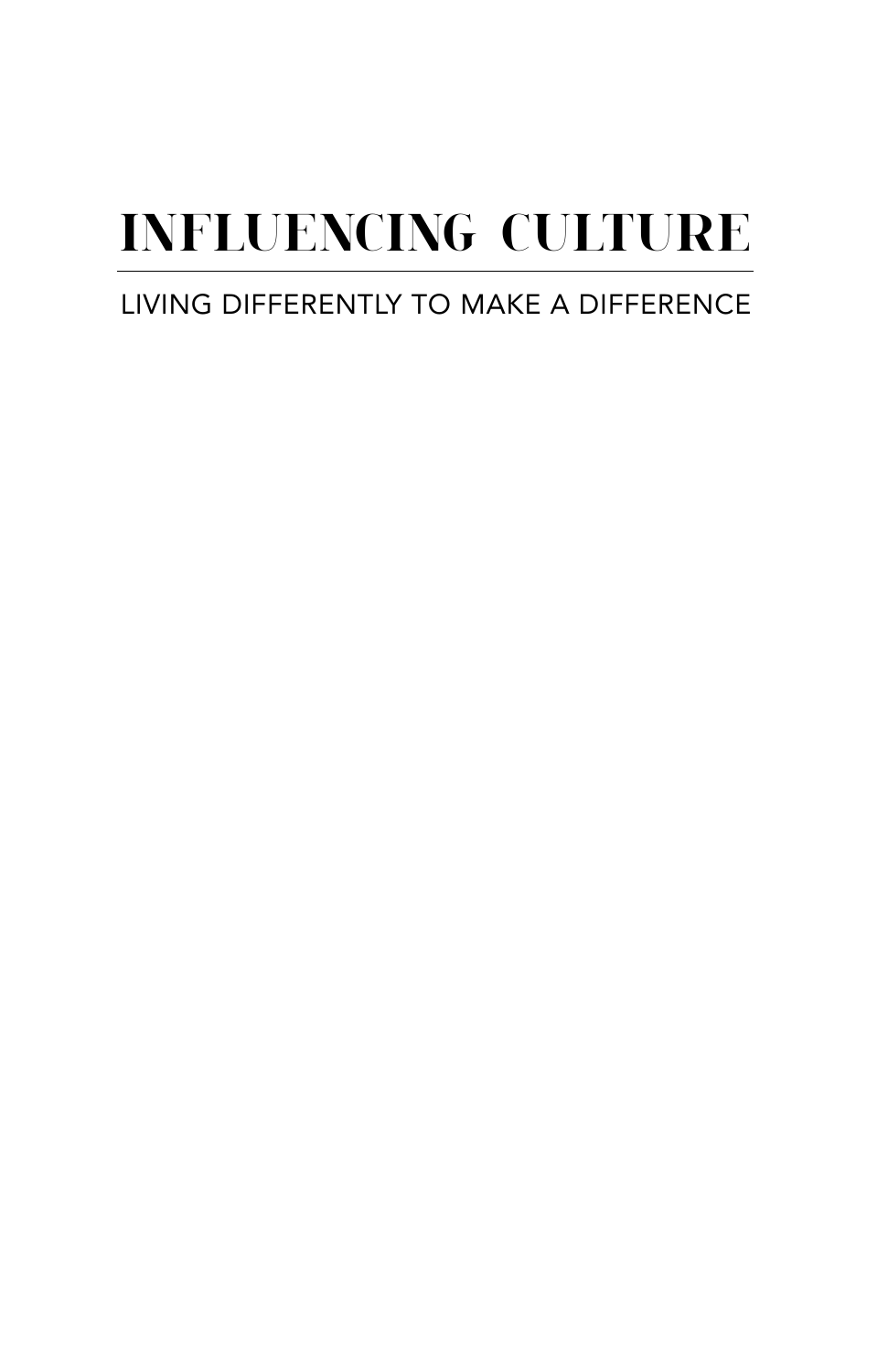# **INFLUENCING CULTURE**

LIVING DIFFERENTLY TO MAKE A DIFFERENCE

#### *WELCOME*

*First things first, thank you for choosing to be part of a Small Group. Deciding to get in a circle with others is an investment in your own growth and a decision to prioritize community. It isn't always easy; it takes time, energy, dedication, prayer, and vulnerability, but it is one of the best things you can do to grow closer to Jesus and influence others. We love what God does in people's lives when they get together in circles to discover who He is and who He has made us to be. Our prayer is that He will work in you and through you in this study to transform you and the world around you.* 

#### INFLUENCING CULTURE

*INFLUENCING CULTURE* is a three-week Small Group Series designed to help develop a biblical approach to effectively engaging with our culture and to explore practical ways to do this in our everyday lives. The Bible is overwhelming clear that we are called to engage our culture with the hope of the gospel and the love of Jesus. It is also clear that in choosing to follow Jesus that we will live as aliens and strangers in this world. The question then becomes, how do we continue to live as aliens and strangers yet also effectively engage a culture that we cannot fully embrace? That is not an easy question to answer. It requires, prayer, thought, creativity and community. This study will help us carefully sift through a lot of gray areas together to explore ways that we can influence our culture for good and maintain our integrity as followers of Jesus.

#### WHAT YOU'LL FIND INSIDE

Each week's session is designed to guide your group through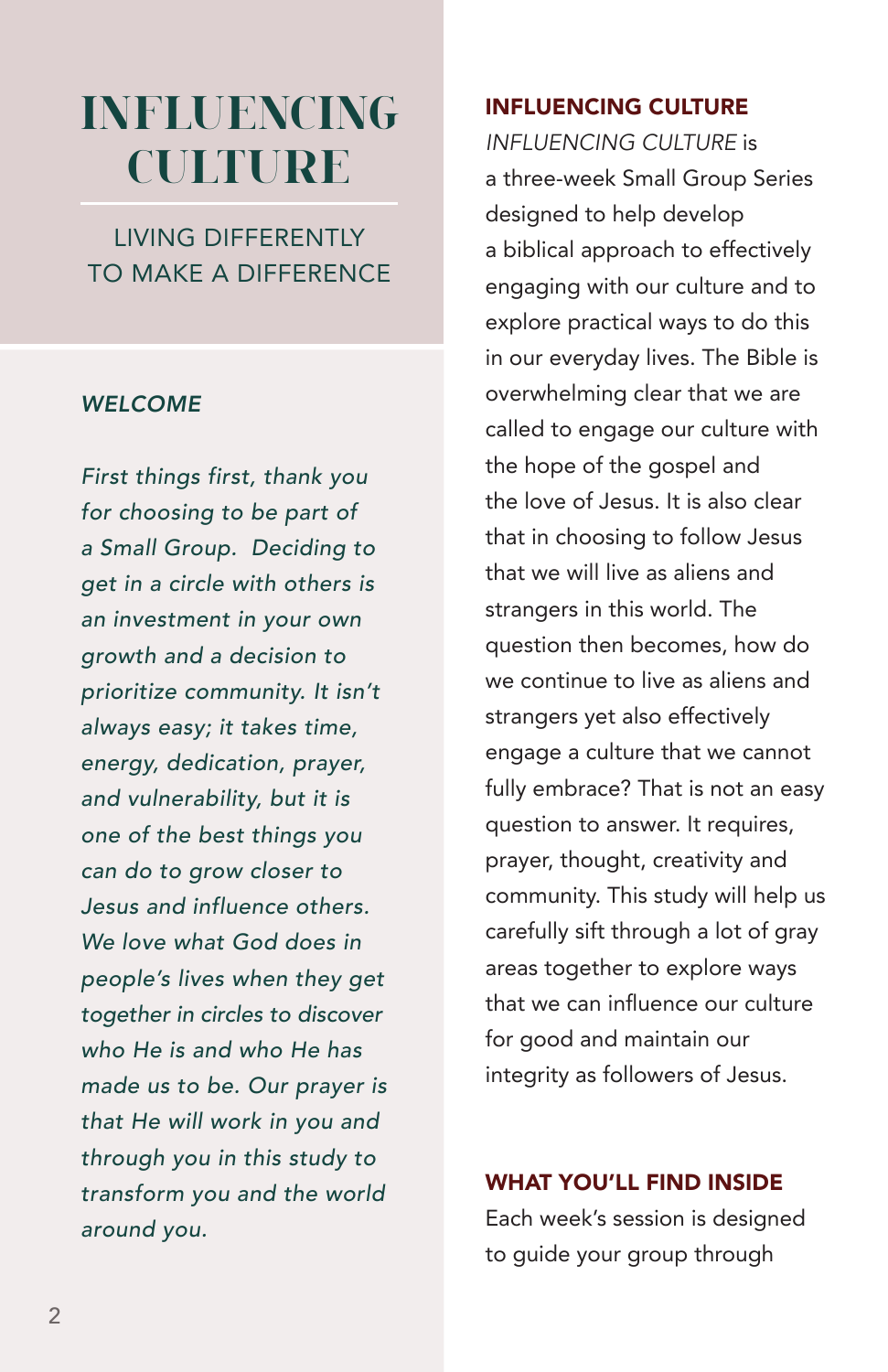a Bible Study that will encourage you to understand God's word more deeply and apply it more fully.

Each lesson has the following elements:

#### TOPIC and BOTTOM LINE

Every lesson will be built around the specific biblical passage that will provide insight and provoke discussion about how to engage and influence culture. We're also including a *BOTTOM LINE* which captures a main idea of the week's lesson.

#### CONSIDER THIS

*CONSIDER THIS* begins with your own life experiences and is designed help you and your group begin to connect with the week's topic and create an interest in going deeper.

#### OPEN THE WORD

Every week you and your group will *OPEN THE WORD* together. This is the heart of every study. The main objective of this time

together will be to explore passages of scripture that will help you dig into the topic that you are exploring that week. Sharing what you see and think together will increase your insight into the scripture and prepare you and your group to understand and apply the meaning of the passage together.

#### **• KNOW THE WORD**

*KNOW THE WORD* will help you and your group to explore the content from the passages you examine more deeply by focusing in on some central ideas in the scripture passages, comparing the scripture with others, and providing points for discussion.

#### LIVE THE WORD

God's word is not to be known in just an intellectual context; it is to be known experientially - it is to be lived. *LIVE THE WORD* is designed to challenge your group to think about how to apply what you have learned in meaningful ways to your everyday lives.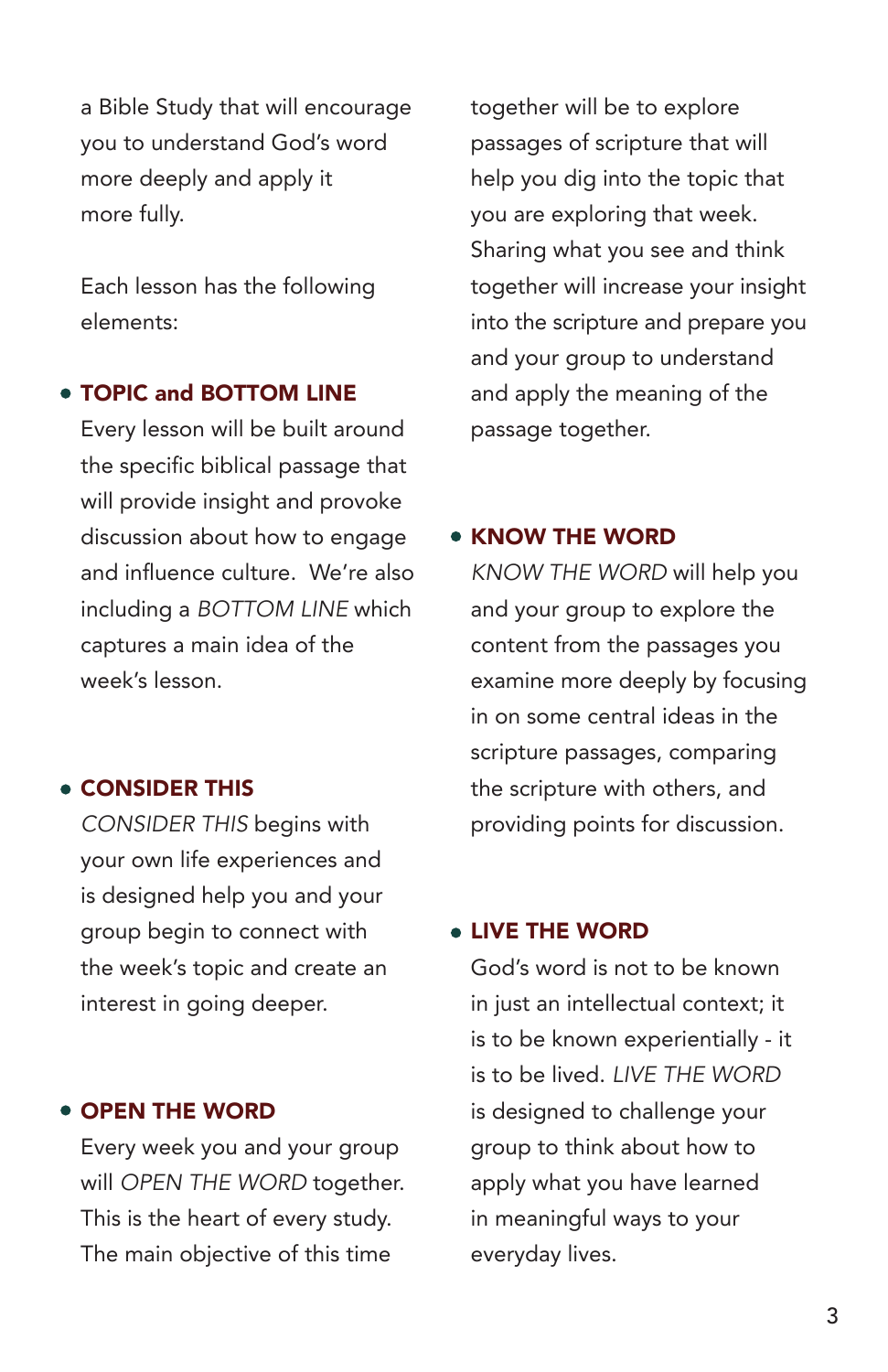#### THIS WEEK

As part of this Small Group Study, we want to move together toward taking steps of faith that will help us to engage and influence our culture in ways that will move them toward Jesus. Each week we want to provide a practical challenge that will encourage group members to step outside their comfort zone in appropriate ways to engage and influence their culture. Doing this together will help you to grow in your faith and trust in Jesus, and will make a difference in our world for the good.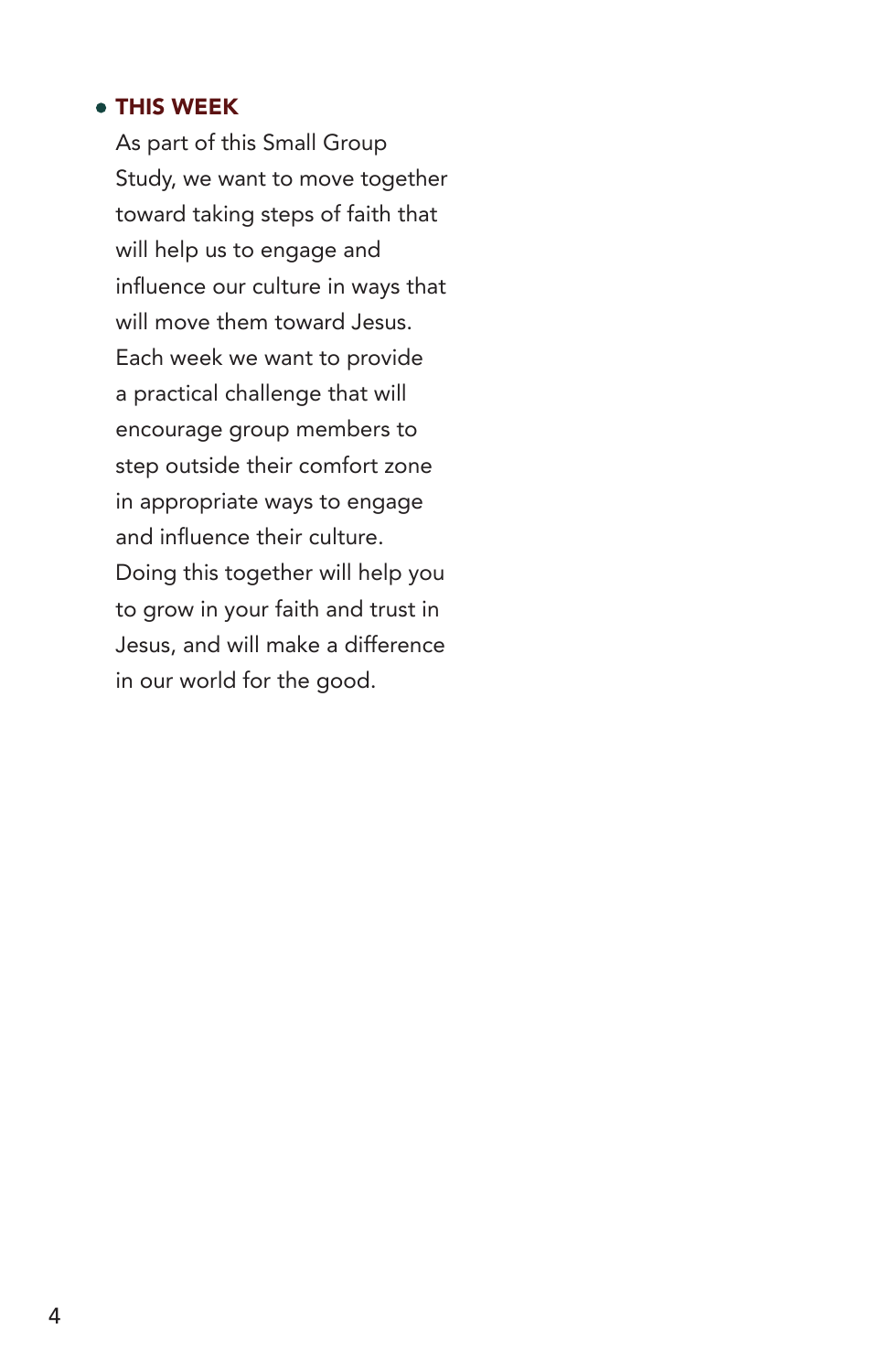# **Lesson Topics**

**WEEK 1** THE FLOW OF INFLUENCE

Bottom Line<br>WAYS IN, NEVER<br>**DEVERT** *Bottom Line*  ALWAYS IN, NEVER OF

# **WEEK 2**  ALL TO ALL

**10** *Bottom Line* ANYTHING SHORT OF SIN

# **WEEK 3**

WHEN IN BABYLON . . .

**1444**<br>**1444**<br>**1444**<br>**1444**<br>**1444**<br>**1444**<br>**1444** *Bottom Line*  FOR THE GOOD OF THE CITY



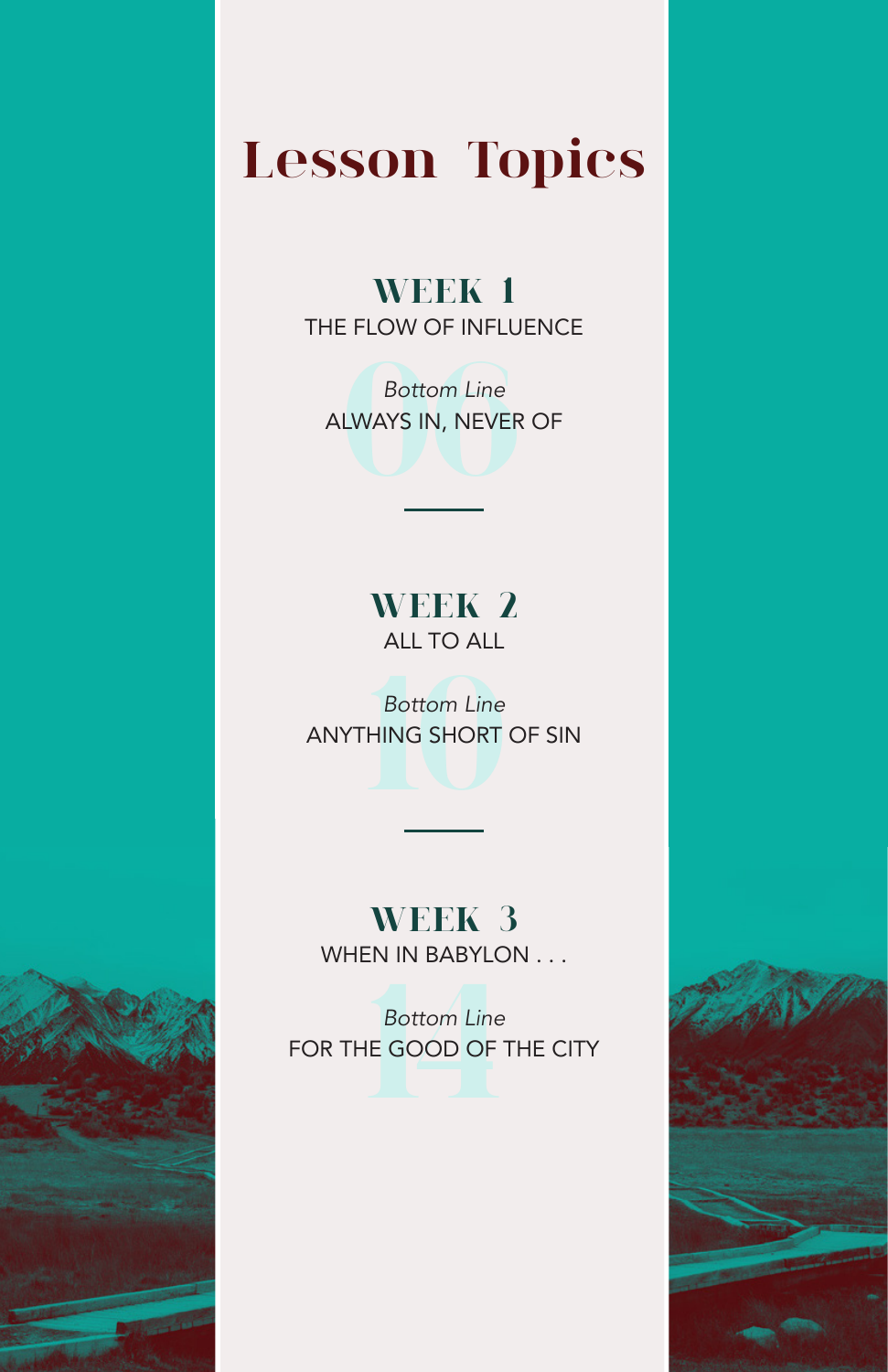# **The Flow of Influence**

ALWAYS IN, NEVER OF

# CONSIDER THIS

Tell us about a time you were under the influence…no, not THAT influence. What people/events/ideas/experiences have most influenced or shaped you? Why did they have this influence?

### OPEN THE WORD

Read Jesus' prayer in John 17:13-23 together and then spend some time individually reading the passage and making note of the things you notice about it. When you finish, answer the question below the passage.

#### JOHN 17:13-21 NIV

13 "I am coming to you now, but I say these things while I am still in the world, so that they may have the full measure of my joy within them.<sup>14</sup> I have given them your word and the world has hated them, for they are not of the world any more than I am of the world.<sup>15</sup> My prayer is not that you take them out of the world but that you protect them from the evil one.<sup>16</sup> They are not of the world, even as I am not of it. <sup>17</sup> Sanctify them by the truth; your word is truth.  $18$  As you sent me into the world, I have sent them into the world. <sup>19</sup> For them I sanctify myself, that they too may be truly sanctified.

<sup>20</sup> "My prayer is not for them alone. I pray also for those who will believe in me through their message, <sup>21</sup> that all of them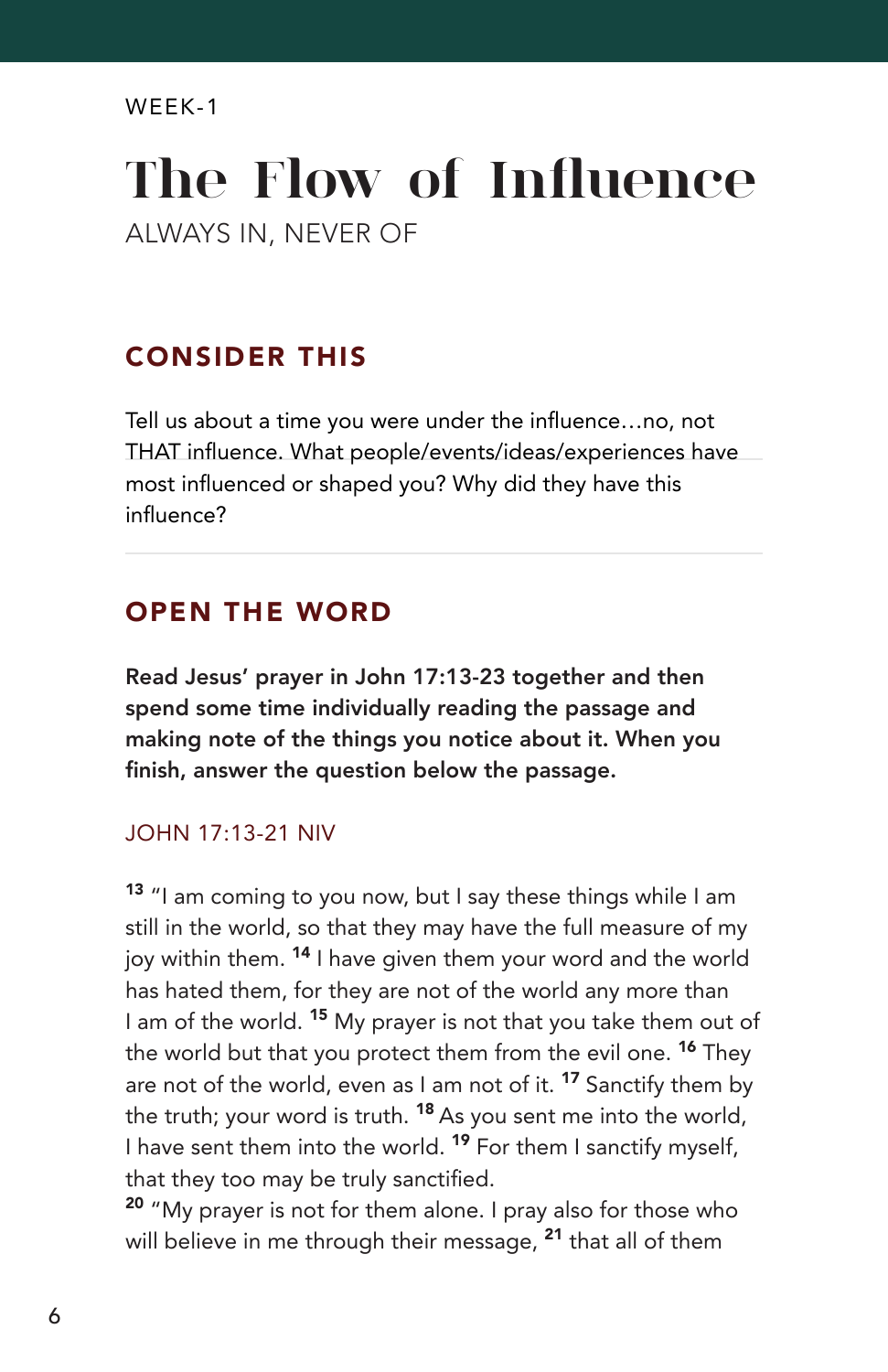may be one, Father, just as you are in me and I am in you. May they also be in us so that the world may believe that you have sent me.

*• What is the main idea of this passage?*

*• What questions does this passage raise for you?*

### KNOW THE WORD

1. Share your initial observations and insights with each other.

2. What do you learn about the nature and heart of Jesus from the words of his prayer? What does *verse 13* tell you about Jesus' circumstances while he is praying?

3. In *verses 14-19*, what do Jesus' words tell us about the relationship of a disciple to the world?

4. The word sanctified (*verses 17 and 19*) means "set apart." How does *verse 18* help inform our understanding of how we are to be set apart from the world?

5. What is the implication of believers being sent into the world just as Jesus was?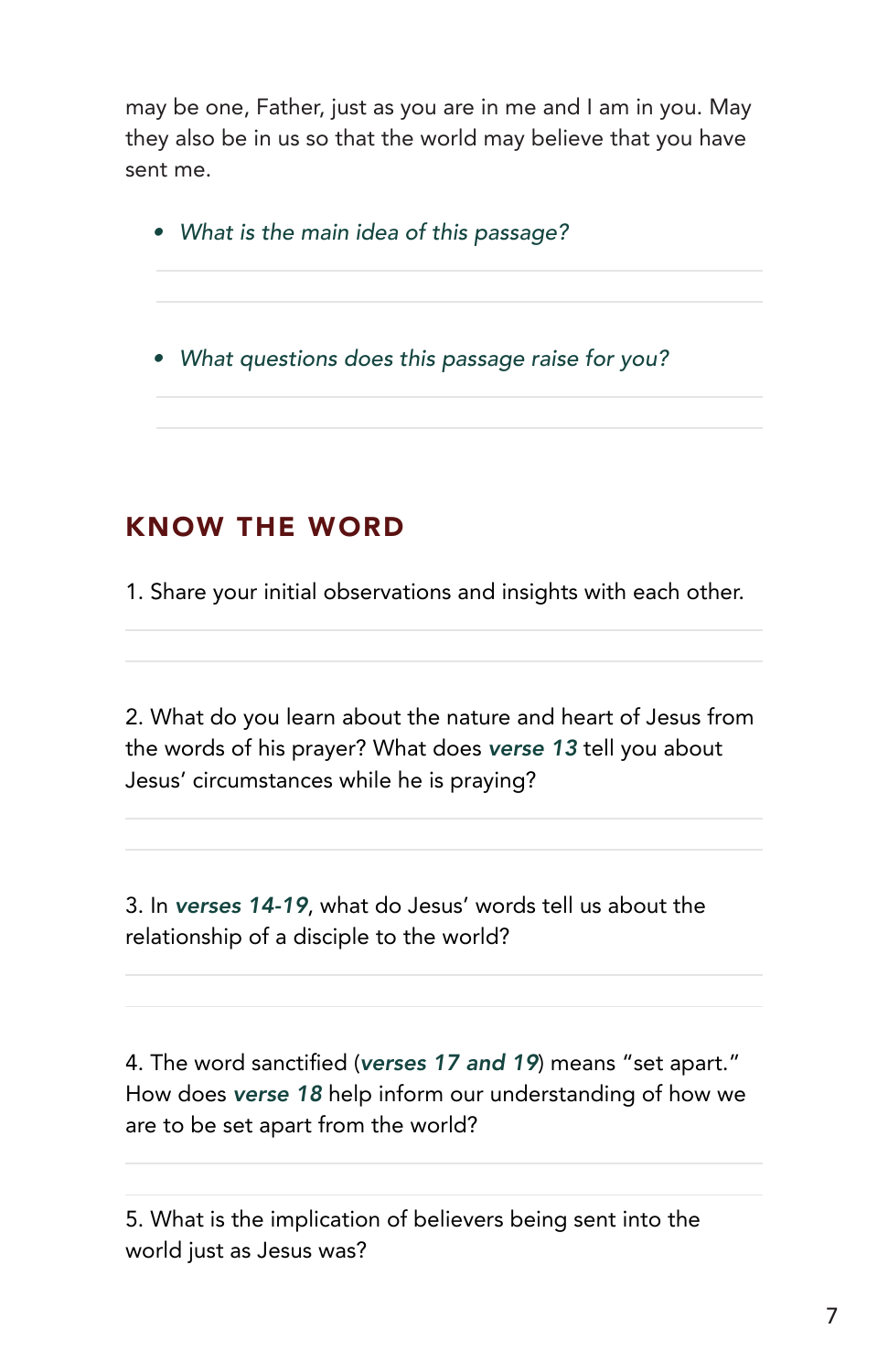6. What do we learn from *verse 20*? How does being in the Father and the Son connect to being in the world (*v. 21*)?

#### LIVE THE WORD

1. Jesus engaged the world and responded to it, but to what degree was Jesus influenced by the world? What or who did influence Jesus? What can we learn from this?

2. One useful analogy for being in the world but not of the world is a boat on the ocean. To do what a boat is meant to do, it must be in the ocean, but it must also keep the ocean from getting in lest it become of the ocean. How do we keep the ocean out? Can you think of a time when the ocean got in your boat? What happened?

3. If your boat is sinking, in what ways can you redirect the flow of influence?

4. Based on Jesus' words about sanctification in *verses 17* and *19*, to what extent is sanctification our responsibility? What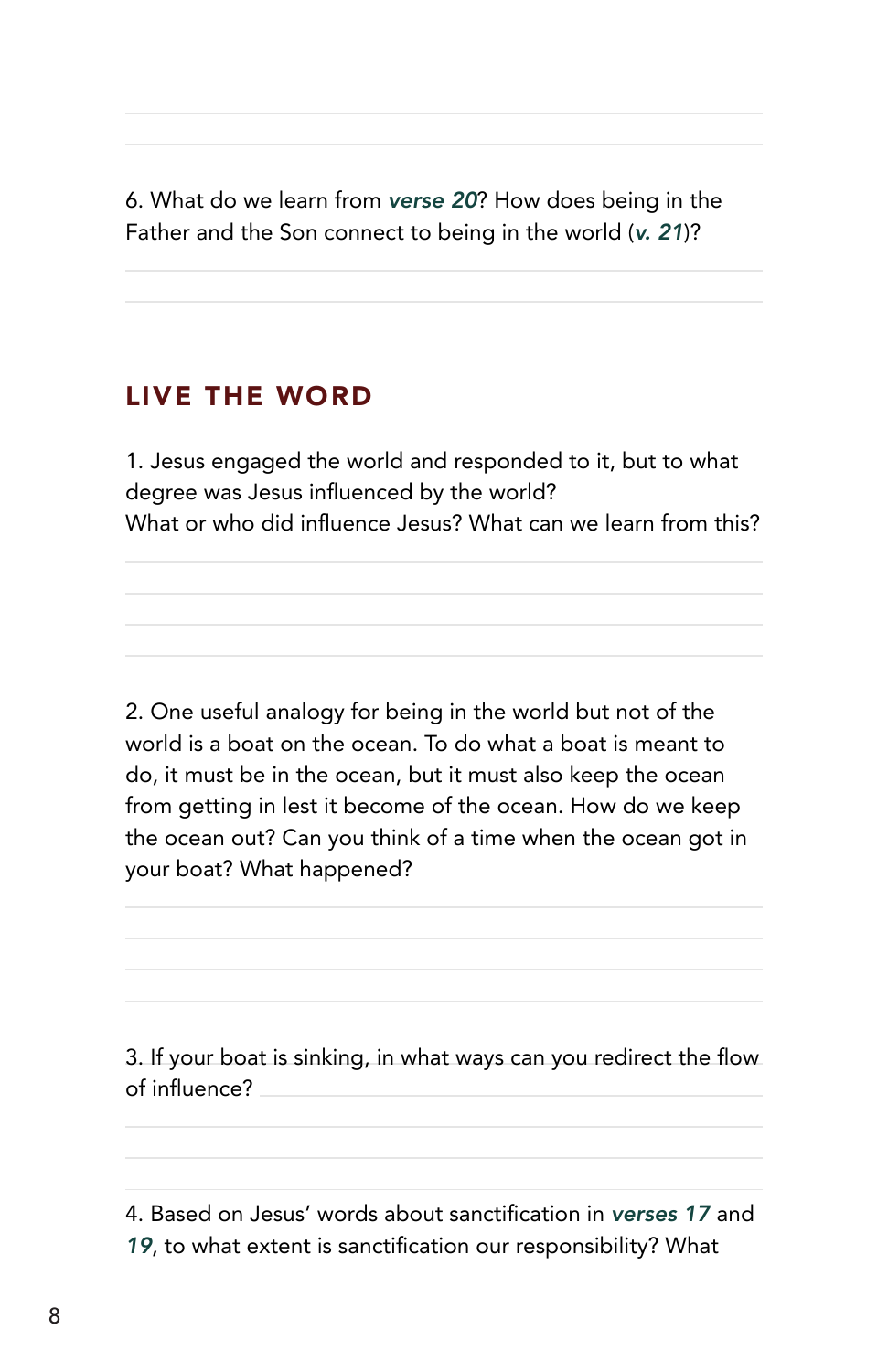does it look like to be sanctified in the context of Jesus' prayer and what can we do to move toward sanctification?

### FOR NEXT WEEK

There is nothing more important to Jesus than his relationship with his Father. The Father provided all the influence into Jesus' life. This week take an audit of what is influencing you. What are the things that have influence in your life? Are these things keeping you "in the ocean" or moving you towards "being of the ocean?" Identify one thing in your life that needs to have either reduced influence or its influence removed. What can you replace this influence with that will open you to the Father's influence? Come next week prepared to share to the degree you are comfortable.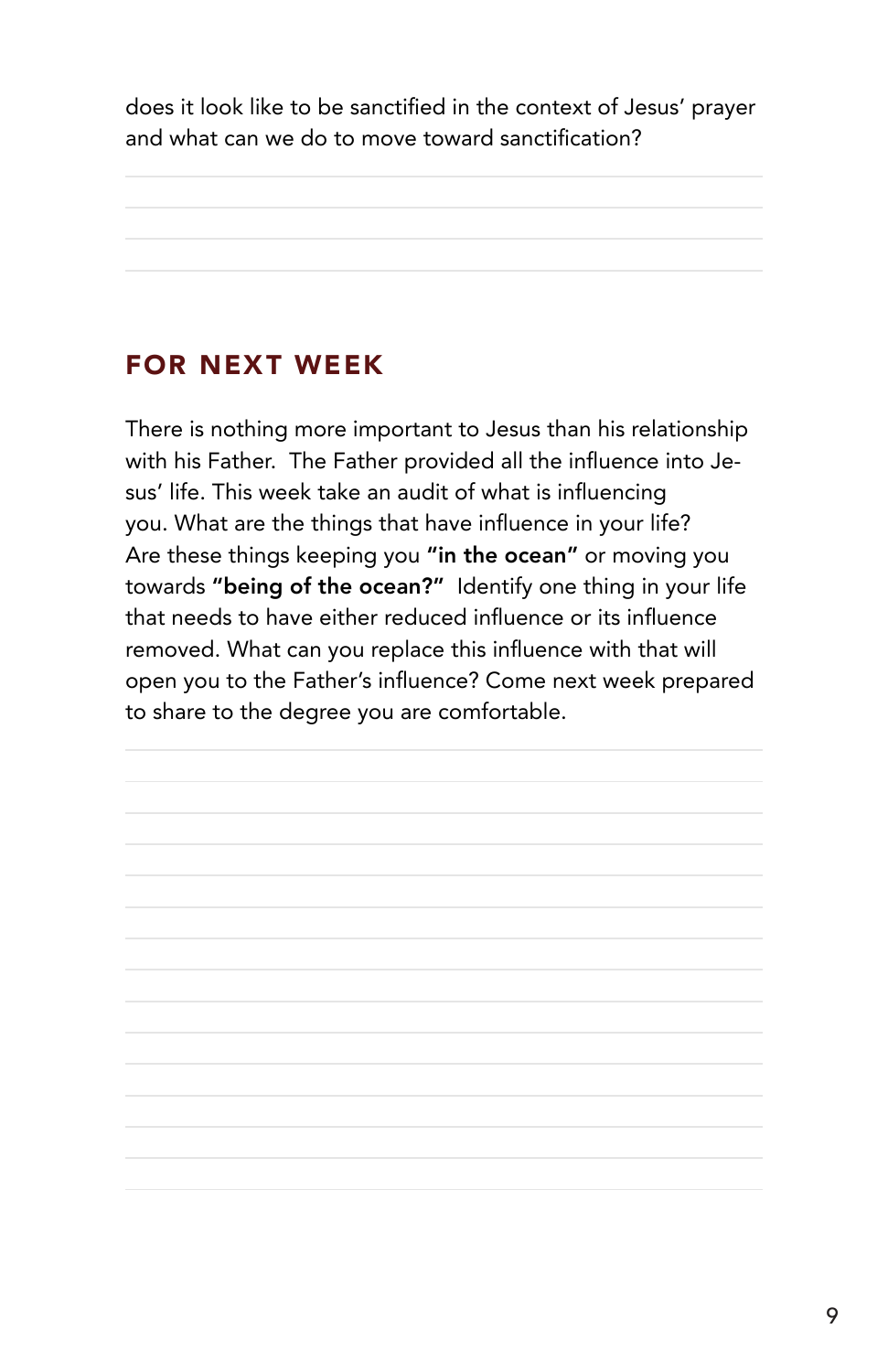# **All To All**  ANYTHING SHORT OF SIN

# CONSIDER THIS

Think of a time that you did something / went to something / showed interest in something that you didn't really like but did it for the sake of another person. What did you do and why?

What is the most you have ever done to win someone over or persuade them?

#### OPEN THE WORD

Read 1 Corinthians 9:19-23 together and then spend some time individually reading the passage and making note of the things you notice about it. When you finish, answer the question below the passage.

#### 1 CORINTHIANS 9:19-23 NIV

<sup>19</sup> Though I am free and belong to no one, I have made myself a slave to everyone, to win as many as possible. <sup>20</sup> To the Jews I became like a Jew, to win the Jews. To those under the law I became like one under the law (though I myself am not under the law), so as to win those under the law. <sup>21</sup> To those not having the law I became like one not having the law (though I am not free from God's law but am under Christ's law), so as to win those not having the law. <sup>22</sup> To the weak I became weak,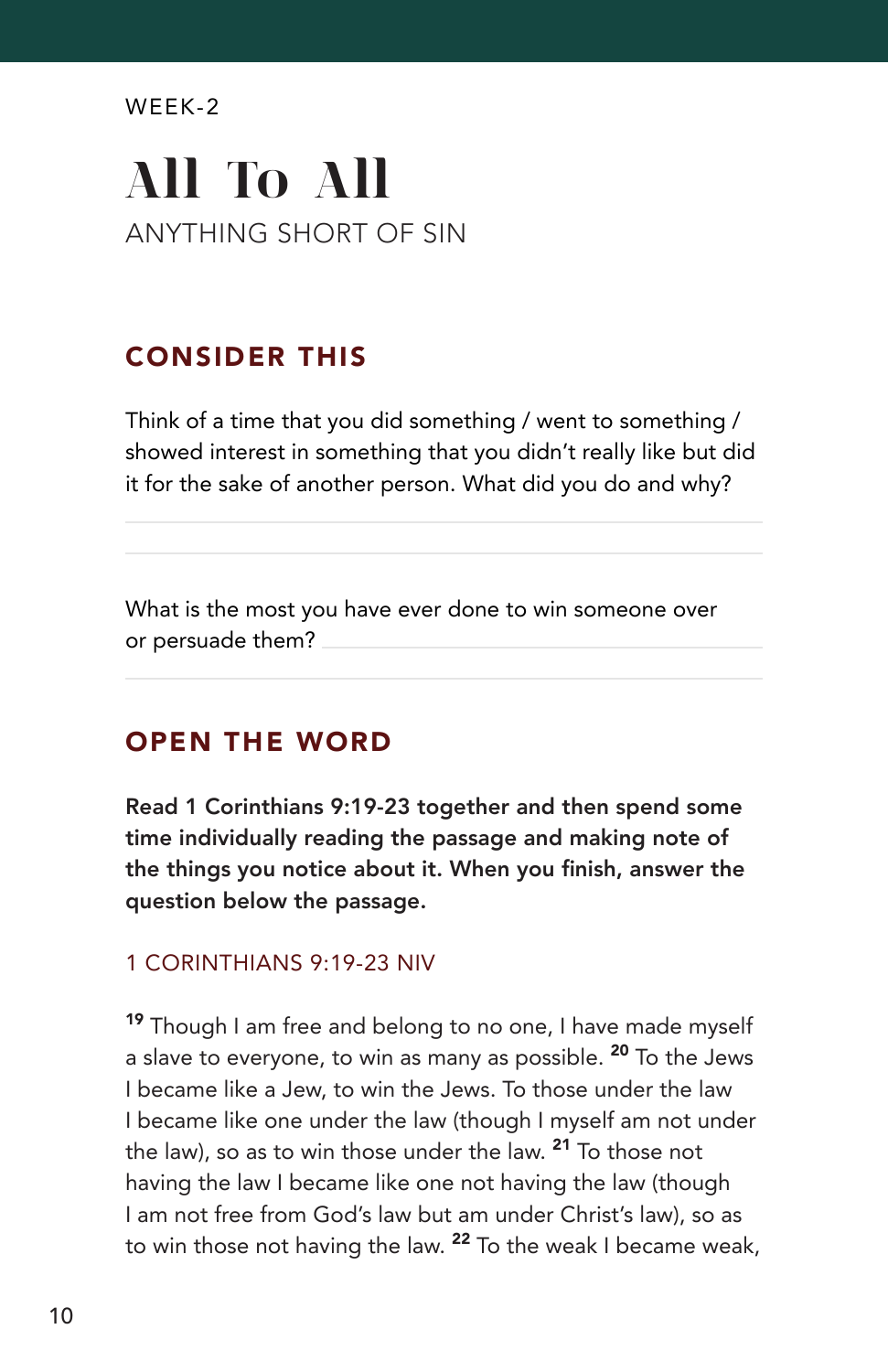to win the weak. I have become all things to all people so that by all possible means I might save some.<sup>23</sup> I do all this for the sake of the gospel, that I may share in its blessings.

- *• What is the main idea of this passage?*
- *• What questions does this passage raise for you?*

# KNOW THE WORD

1. Share your initial observations and insights with each other.

2. What do you think Paul means when he says, "I have become all things to all people so that by all possible means I might save some?"

What limits, if any, do you think Paul would place on this?

3. What do you think Paul means in *verse 19* when he says that he is "free?" What does freedom mean in Paul's view?

4. Read *1 Corinthians 8* together. Does this passage provide any context for what Paul is saying in our passage?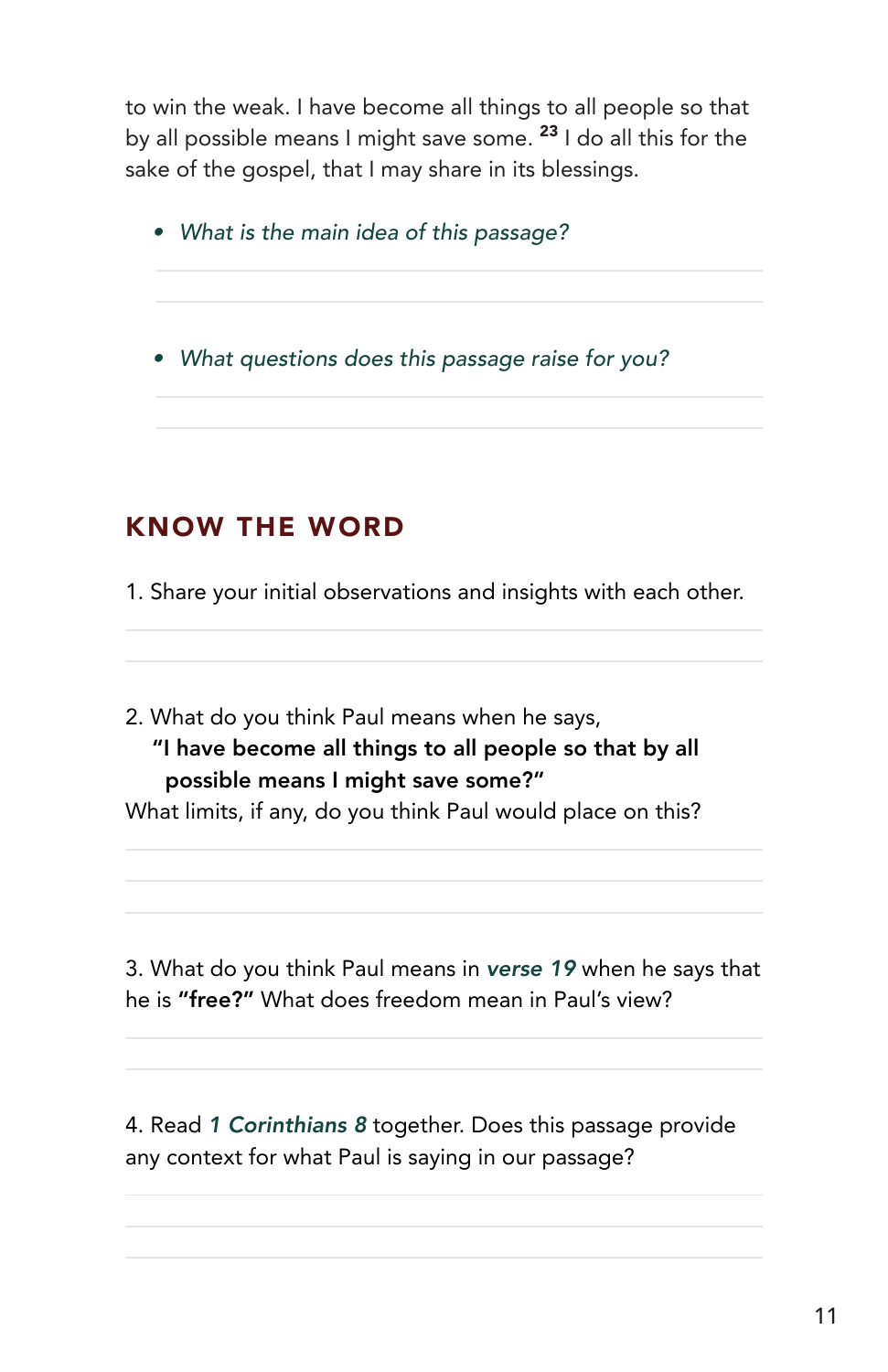5. Who are the "weak" that Paul is referring to in *9:22* and in *8:9-13*?

6. Read *Galatians 2:11-13*. How is this incident involving Peter different from the one Paul is describing in *1 Corinthians*? Wasn't Peter becoming all things to all men as well?

#### LIVE THE WORD

1. Based on what Paul is writing in this passage, how far does our freedom in Christ go?

2. Have you ever limited your own freedom for the sake of another person you were trying to reach? What did that look like?

3. In the two passages we considered in *1 Corinthians*, Paul seems to imply that going against our conscience is sinful – even if the act is not sinful in and of itself. Are there things that you would say would be sin for you that might not be sin for others? Has there ever been something that was once sin for you, but isn't now? What changed?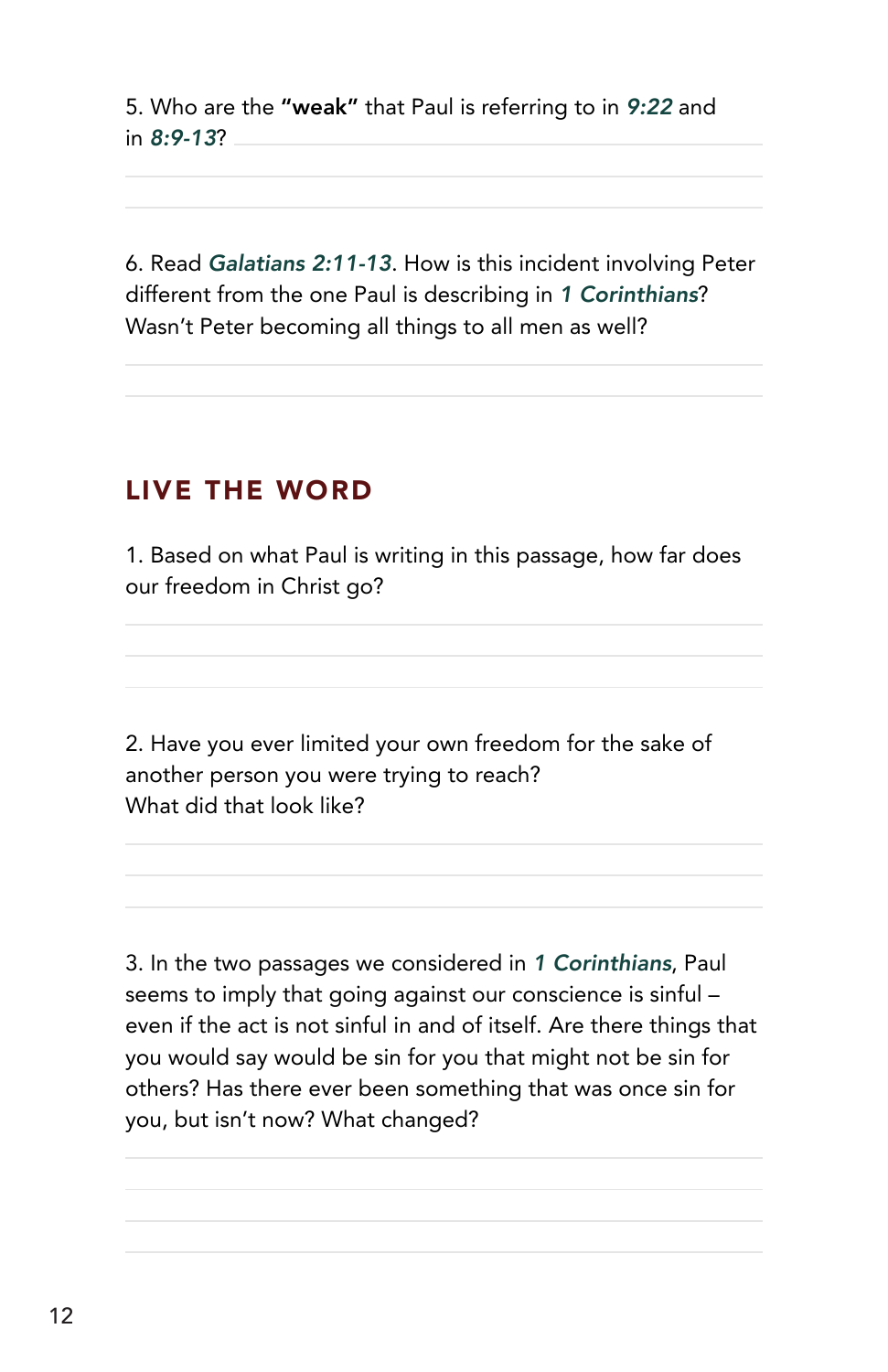4. Craig Groeschel of Life Church understands the passages we have discussed to mean that, as followers of Jesus, we can and should do "anything short of sin to reach people for Christ." Do you agree with this? What problems might arise in trying to implement this?

5. Consider the following scenarios and discuss whether this could be a case in which someone could "become all things to all people." What, if any, considerations should come into play?

- a. Go to hear a lecture on evolution
- b. Assist an undocumented immigrant
- c. Attend an interfaith or other-faith worship service
- d. Attend a same-sex wedding for a colleague
- e. Go to happy hour after work
- f. Attend a political rally for a party you oppose

#### THIS WEEK

Consider one way that your freedom in Christ might allow you meet someone you care about on their terms to build trust and influence in their lives. Is there anyone that comes to mind? Are there any lines that would need to be drawn?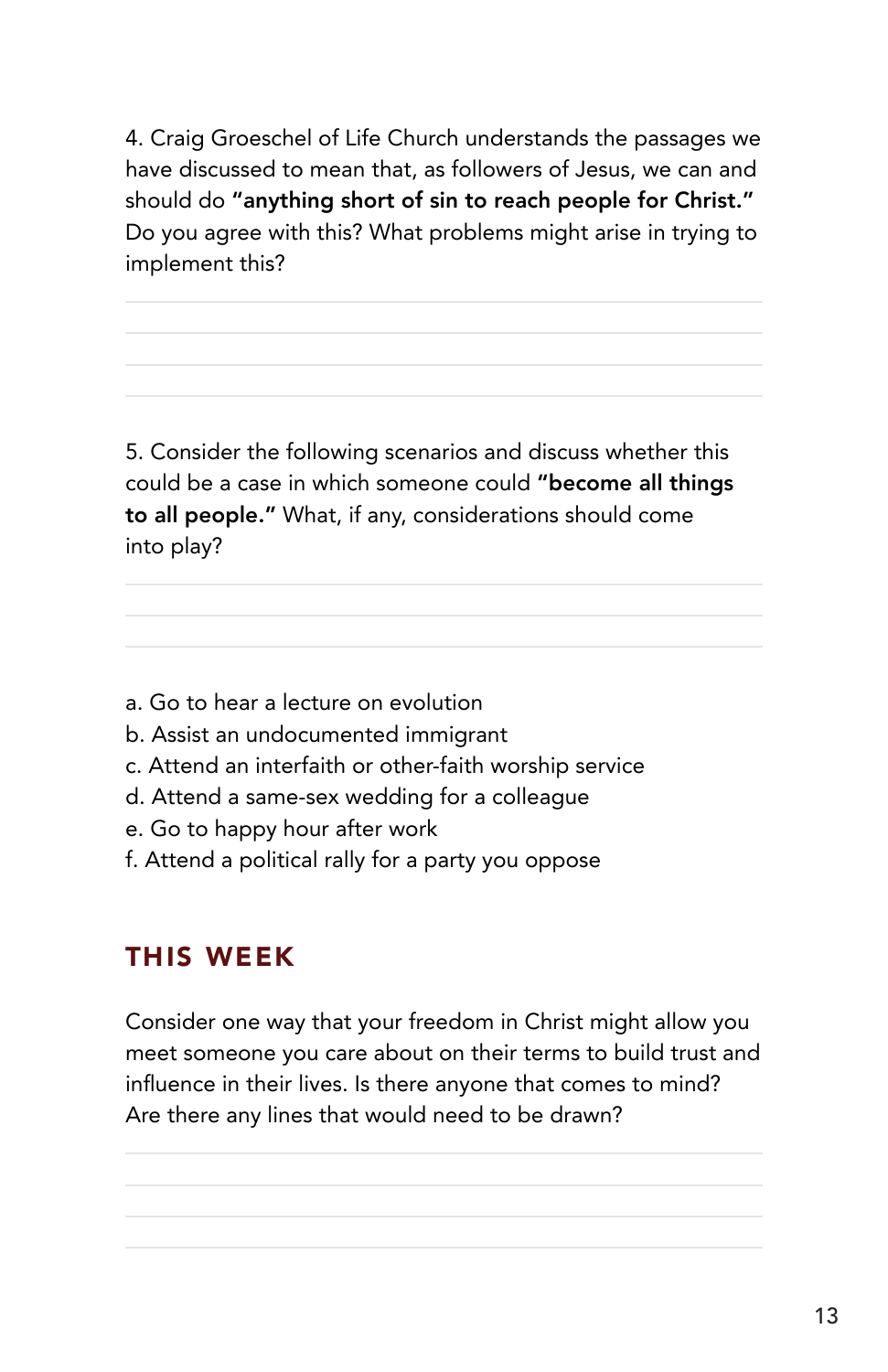# **When In Babylon ...** FOR THE GOOD OF THE CITY

## CONSIDER THIS

Have you ever had to move somewhere when you didn't want to? What was that like for you? How did you handle it? How did it turn out?

### OPEN THE WORD

Read Jeremiah 29:1-9 together and then spend some time individually reading the passage and making note of the things you notice about it. When you finish, answer the question below the passage.

#### JEREMIAH 29:1-9 NIV

This is the text of the letter that the prophet Jeremiah sent from Jerusalem to the surviving elders among the exiles and to the priests, the prophets and all the other people Nebuchadnezzar had carried into exile from Jerusalem to Babylon.<sup>2</sup> (This was after King Jehoiachin and the queen mother, the court officials and the leaders of Judah and Jerusalem, the skilled workers and the artisans had gone into exile from Jerusalem.)<sup>3</sup> He entrusted the letter to Elasah son of Shaphan and to Gemariah son of Hilkiah, whom Zedekiah king of Judah sent to King Nebuchadnezzar in Babylon. It said: <sup>4</sup> This is what the LORD Almighty, the God of Israel, says to all those I carried into exile from Jerusalem to Babylon: <sup>5</sup> "Build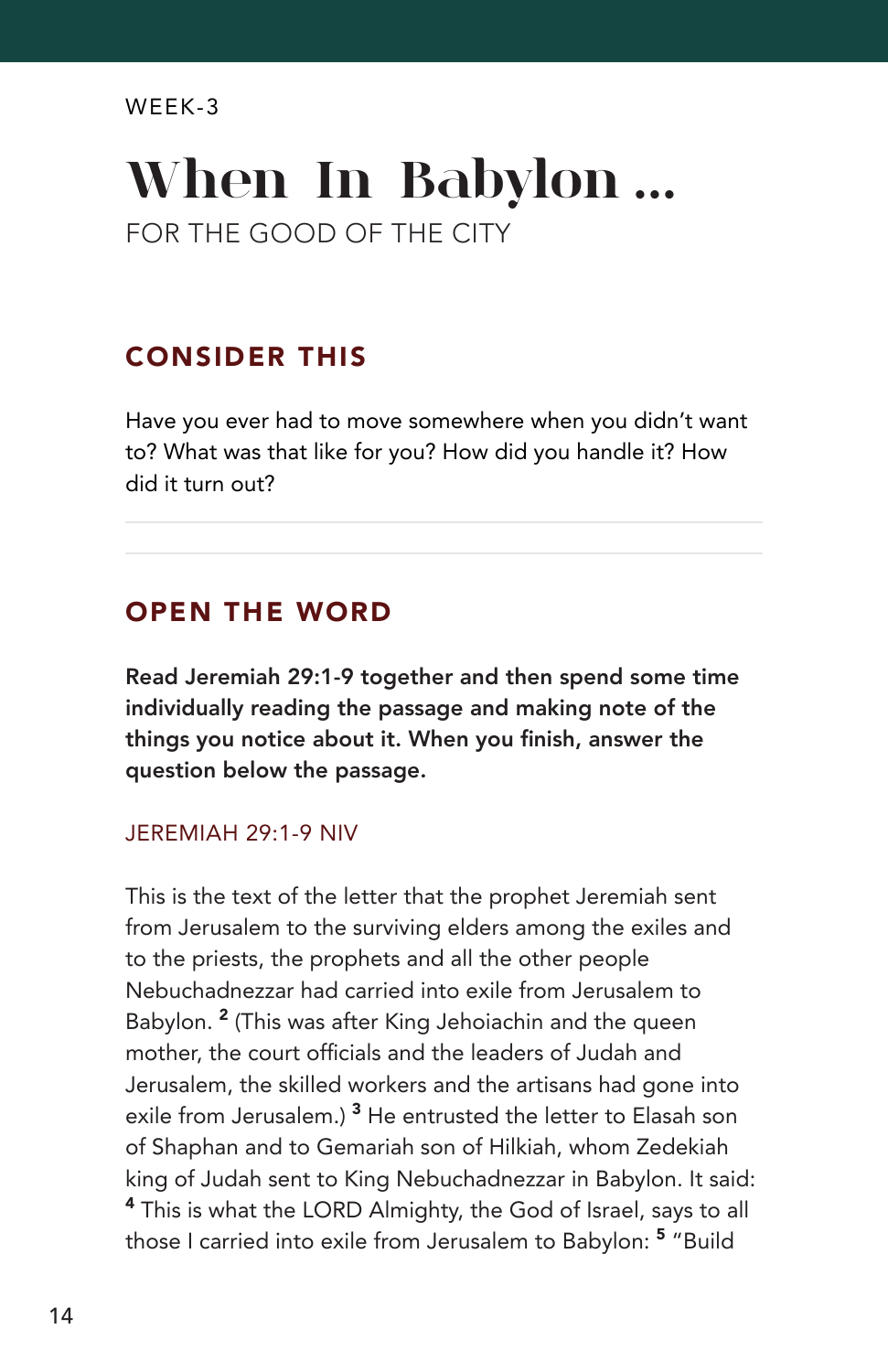houses and settle down; plant gardens and eat what they produce. <sup>6</sup> Marry and have sons and daughters; find wives for your sons and give your daughters in marriage, so that they too may have sons and daughters. Increase in number there; do not decrease. <sup>7</sup> Also, seek the peace and prosperity of the city to which I have carried you into exile. Pray to the LORD for it, because if it prospers, you too will prosper." <sup>8</sup> Yes, this is what the LORD Almighty, the God of Israel, says: "Do not let the prophets and diviners among you deceive you. Do not listen to the dreams you encourage them to have.<sup>9</sup> They are prophesying lies to you in my name. I have not sent them," declares the LORD.

- *• What is the main idea of this passage?*
- *• What questions does this passage raise for you?*

# KNOW THE WORD

1. Share your initial observations and insights with each other.

2. This passage presents a letter that was sent by Jeremiah. What is the context of the letter?

Read *2 Kings 24:8-17* to discover the full context of this situation. What has happened and why?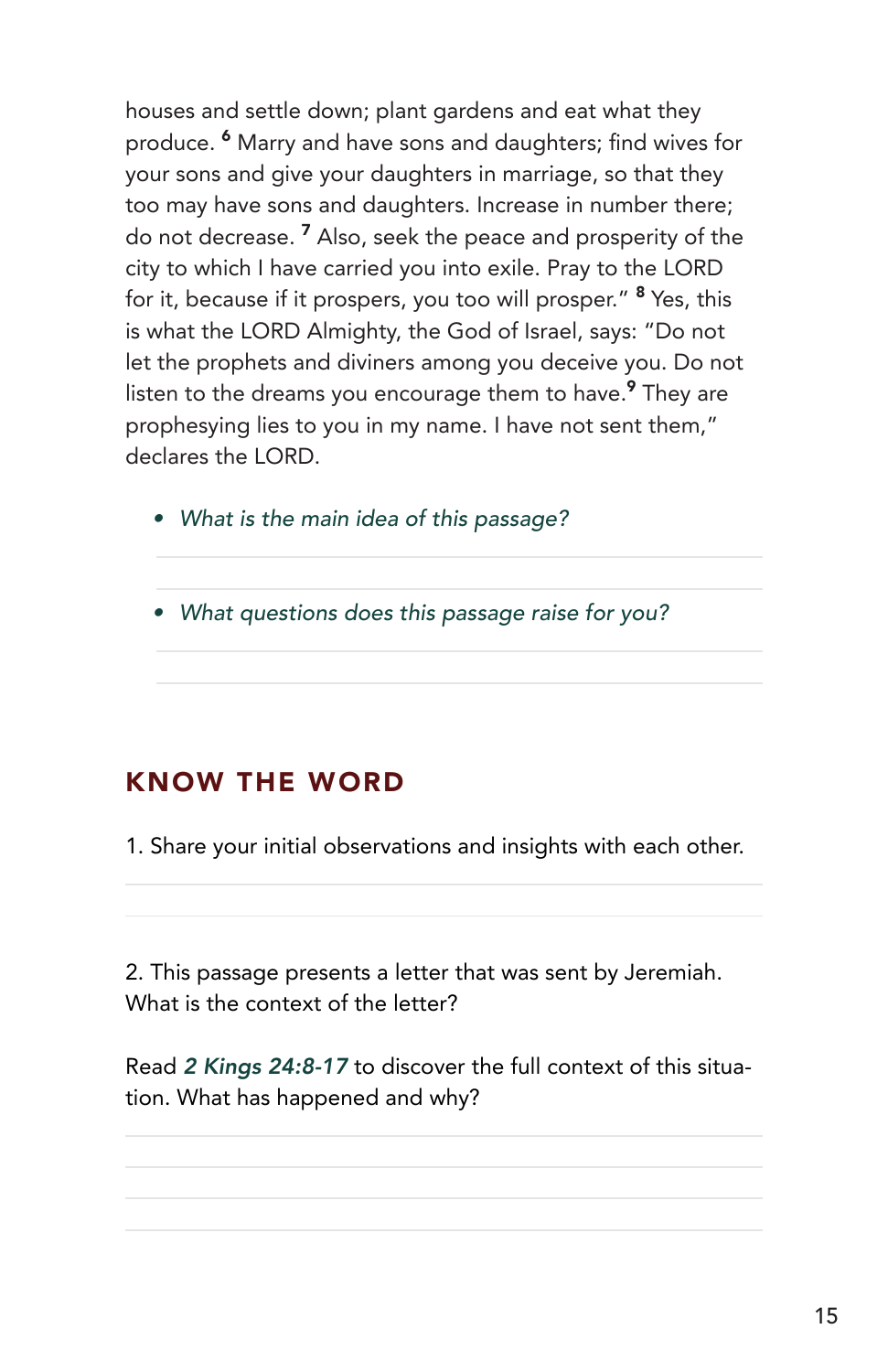3. What specific things does God command of His people?

4. In the Jewish understanding, Babylon represents all that is opposed to God; it was the embodiment of evil. With this in mind, what do you make of God's commands to his people?

5. Read *Jeremiah 29:10*. What insight does this give you into the message Jeremiah had sent?

6. God commands Israel to live in and work for the good of the city. How could Israel do this and still be faithful to God?

7. Why do you think Jeremiah included *verses 8* and *9* in his letter?

#### LIVE THE WORD

1. Has God ever moved you or led you into a place you did not want to go – either physically or circumstantially or emotionally?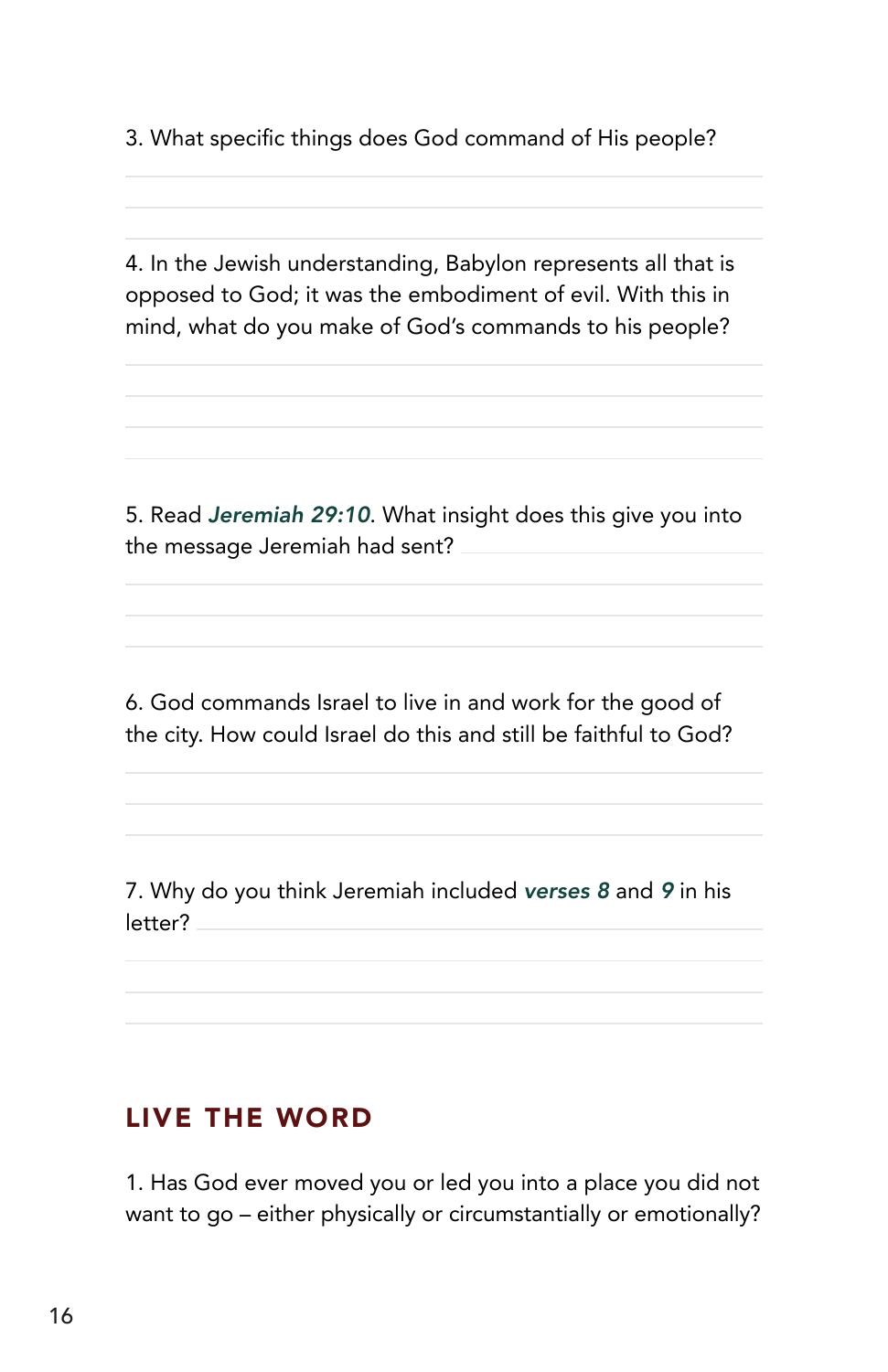What questions did it raise for you? How did you navigate the situation?

2. The people of Israel found themselves in a place they did not want to be and living in a culture that was opposed to their values and their God. Have you ever felt like you live or have lived in an environment like this? What insight can this passage give us about how we can faithfully respond?

3. Read *Daniel Chapter 1* together. This passage provides a snapshot of the same events described in our passage from Jeremiah. What did Daniel and his three companions do to work for the good of the city? What would they not do? What insight can this give us into how to practically live these principles out in our own lives?

4. *Jeremiah 29:11* is one of the most popular (and misused) verses in the Bible. How does the greater context of this passage provide greater understanding of the promise of this verse?

5. It is clear from *verses 8* and *9* that there were people offering false hope to the Jews who had been exiled. These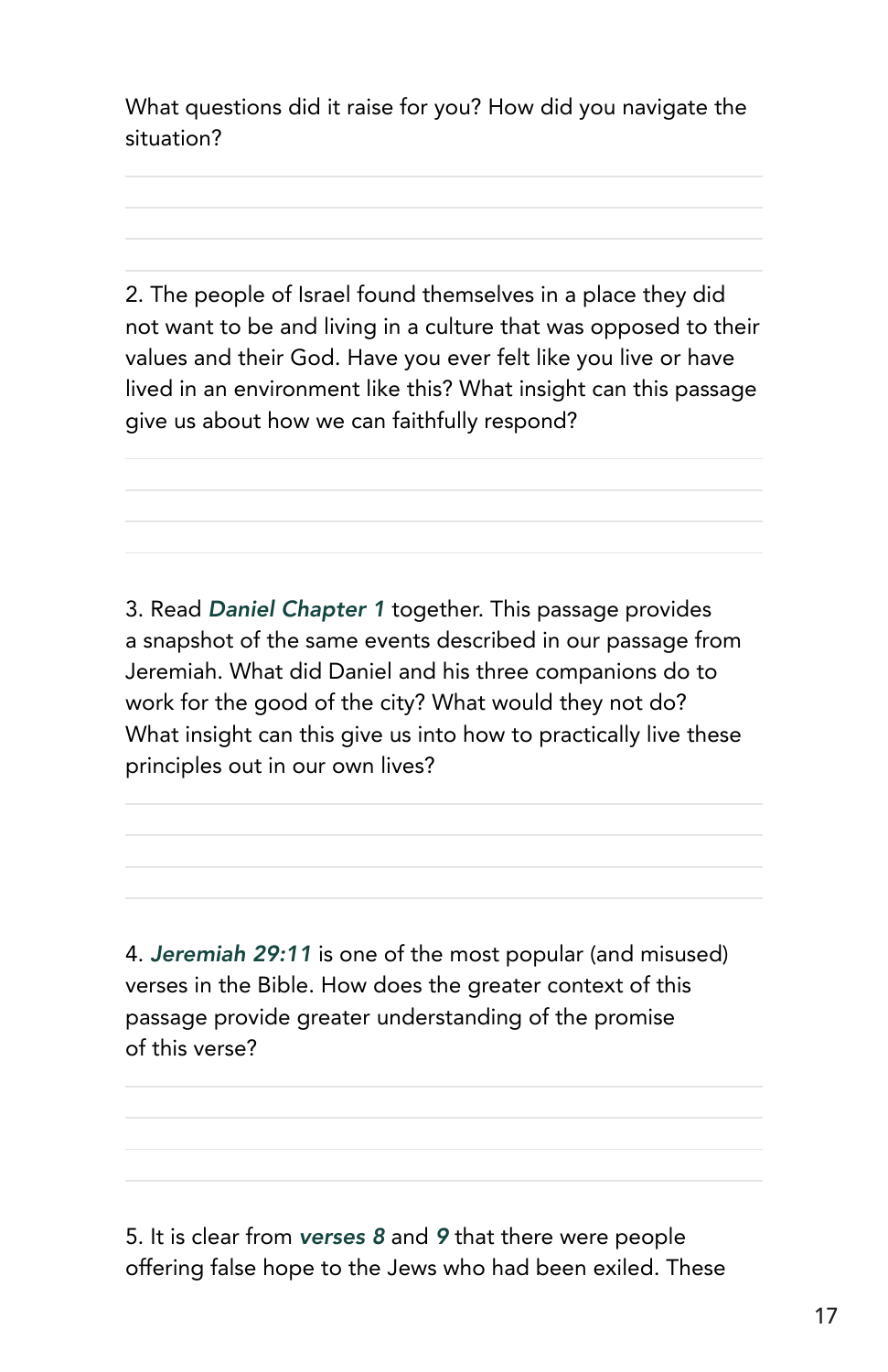voices were from "prophets and diviners," i.e., religious leaders. How does this same experience manifest itself today? How should we respond?

# THIS WEEK

What would be Babylon for you? Are there places or situations or people that you live among that are indifferent or in opposition to your faith? Consider one of these and pray about how you could live in or among it/them and begin to work for its/their good. Try to think of some specific place, group, or person(s) that fits this category for you.

Commit to 1) praying for them and 2) finding one specific practical thing you could do to work for its/their good.